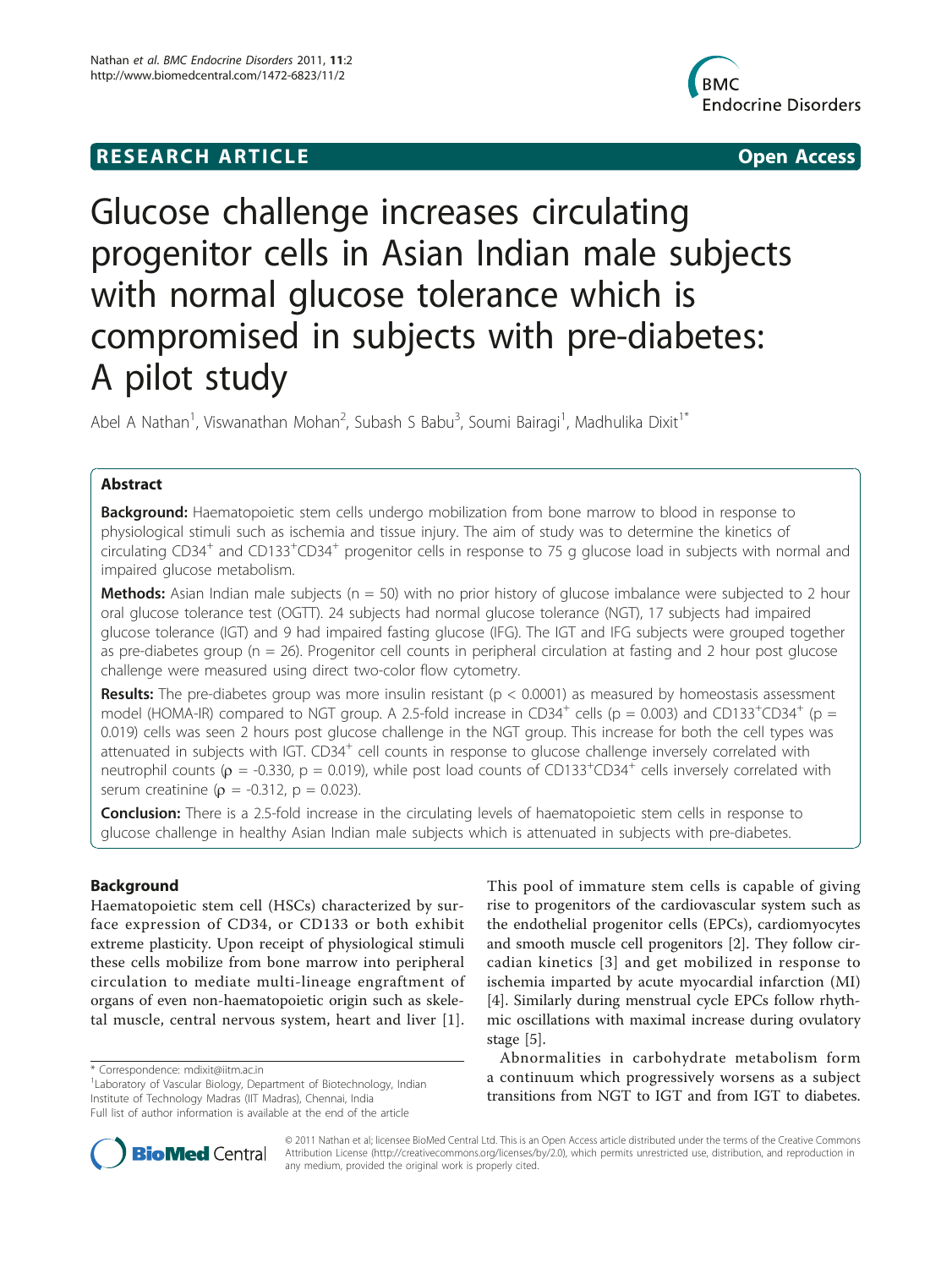This progressive decline in carbohydrate metabolism parallels a concomitant decrease in vascular health and circulating bone marrow-derived vascular progenitor cells [\[6](#page-6-0)-[11](#page-6-0)]. Both type 1- and type 2- diabetes are associated with significant reduction in circulating levels of  $CD34<sup>+</sup>$  cells and EPCs [[7,9-13\]](#page-6-0). Similarly a reduction in the circulating levels of EPCs is seen in IGT subjects [[9,14\]](#page-6-0). However all these studies have looked at progenitor cell counts following overnight fasting and till date no information is available on kinetics of progenitor cells in response to glucose load. Thus the aims of this study were to determine 1) whether levels of CD34<sup>+</sup>, CD133<sup>+</sup> and CD133<sup>+</sup> CD34<sup>+</sup> progenitor cells increase in circulation in response to glucose load and if it does then 2) is the increase in progenitor counts altered in pre-diabetes subjects exhibiting early stages of compromised carbohydrate metabolism. The interest to better define the relationship between glucose load and progenitor kinetics, also stems from the observation that post-prandial glucose peaks are strongly correlated with increased cardiovascular risks [\[15,16\]](#page-6-0).

# Methods

#### Study Subjects

The study was approved by IIT Madras Institutional ethics committee in accordance with Declaration of Helsinki as revised in 2000 and as required by the Indian Council of Medical Research. Asian Indian male subjects undergoing their first metabolic examination with no prior history of glucose imbalance were recruited at Dr. Mohan's Diabetes Specialties Centre, a tertiary diabetes centre in Chennai, India. The following exclusion criteria were applied: diabetes, established CAD or CVD, smoking, acute infections or immunological disorders, cancer and recent surgery in the past 10 months. Following over-night fast, blood was drawn for quantification of circulating progenitor cells and for determination of their lipid, glucose, insulin and protein profiles. This was followed by 75 g OGTT test and blood was redrawn at 2 hours post glucose load for measurement of progenitor cells, glucose and insulin profiles.

# Definitions and diagnostic criteria

NGT were defined as fasting plasma glucose (FPG) <5.5 mmol/l and 2 hour post load glucose <7.8 mmol/l as per WHO criteria [\[17](#page-6-0)]. Pre-diabetes group consisted of subjects with IGT, IFG and combined IGT/IFG. IGT was defined as 2 hour post-load plasma glucose ≥7.8 mmol/l and <11.1 mmol/l as per WHO criteria. IFG was defined based on ADA criteria [[17](#page-6-0)] as FPG  $\geq$ 5.5 mmol/l and <7 mmol/l and using WHO criteria as FPG ≥ 6.1 mmol/l and <7 mmol/l. Among the total subjects recruited 24 were NGT, 17 were IGT and 9 subjects were IFG.

### Anthropometric measurements

For all subjects the following parameters were recorded: age, body mass index (BMI), height, weight, waist to hip ratio (WHR) and blood pressure. BMI was calculated as weight in kilograms divided by height expressed in meters square. Blood pressure was measured in a sitting position for the right arm to the nearest mm of Hg using mercury sphygmomanometer (Diamond Deluxe; Pune, India). Two readings were taken with a 5 minute interval and the mean of the two was expressed as blood pressure.

#### Biochemical parameters

Plasma glucose by glucose oxidase-peroxidase method, serum cholesterol by cholesterol oxidase-peroxidase-4 aminophenazone method, serum triglycerides by glycerol phosphate oxidase peroxidase-4-aminophenazone method and HDL cholesterol via direct method (with polyethylene glycol-pretreated enzymes) were measured using the Hitachi-912 Autoanalyzer (Hitachi, Manheim, Germany). The intra- and inter-assay coefficient of variation (%CV) for these biochemical tests ranged between 3.1% and 7.6% respectively. LDL cholesterol values were derived using Friedewald formula. Insulin concentrations were estimated by enzyme-linked immunosorbent assay (Dako, Glostrup, Denmark). The intra- and inter-assay %CV for insulin measurements were 5.7% and 8.9% respectively.  $HbA1_c$ was measured by high-pressure liquid chromatography using the variant machine (BioRad, Hercules, California, USA). The intra- and inter-assay %CV of  $HbA1_c$  measurements was less than 10%. Insulin resistance was estimated using homeostasis assessment model of insulin resistance (HOMA-IR) calculated as fasting insulin  $(\mu U/ml)$  X fasting glucose (mmol/l) divided by 22.5.

# Quantification of circulating progenitor cells via Flow Cytometry

Peripheral blood progenitor cells were analyzed for surface expression of CD34 and CD133 through direct two-color flow cytometry. Peripheral blood was drawn each at fasting and 2 hr post-load conditions in EDTA vacutainers (BD Biosciences, USA). Prior to staining, samples were blocked with 5% fetal bovine serum and FcR reagent for 20 min. Samples were stained with CD133-PE and CD34-FITC antibodies (Miltenyi Biotech, Germany). Corresponding isotype control IgG1-PE and IgG2a-FITC (Miltenyi Biotech, Germany) antibodies were used. Following red cell lysis, a minimum of 5 lakh events were acquired and scored as per EUROSTAR guidelines [[18](#page-6-0)] using FACS Calibur Flow cytometer (Becton Dickinson, USA). Data were processed using Flowjo software program (Version 7.6.1, Tree Star Inc., USA). The instrument was daily optimized by analyzing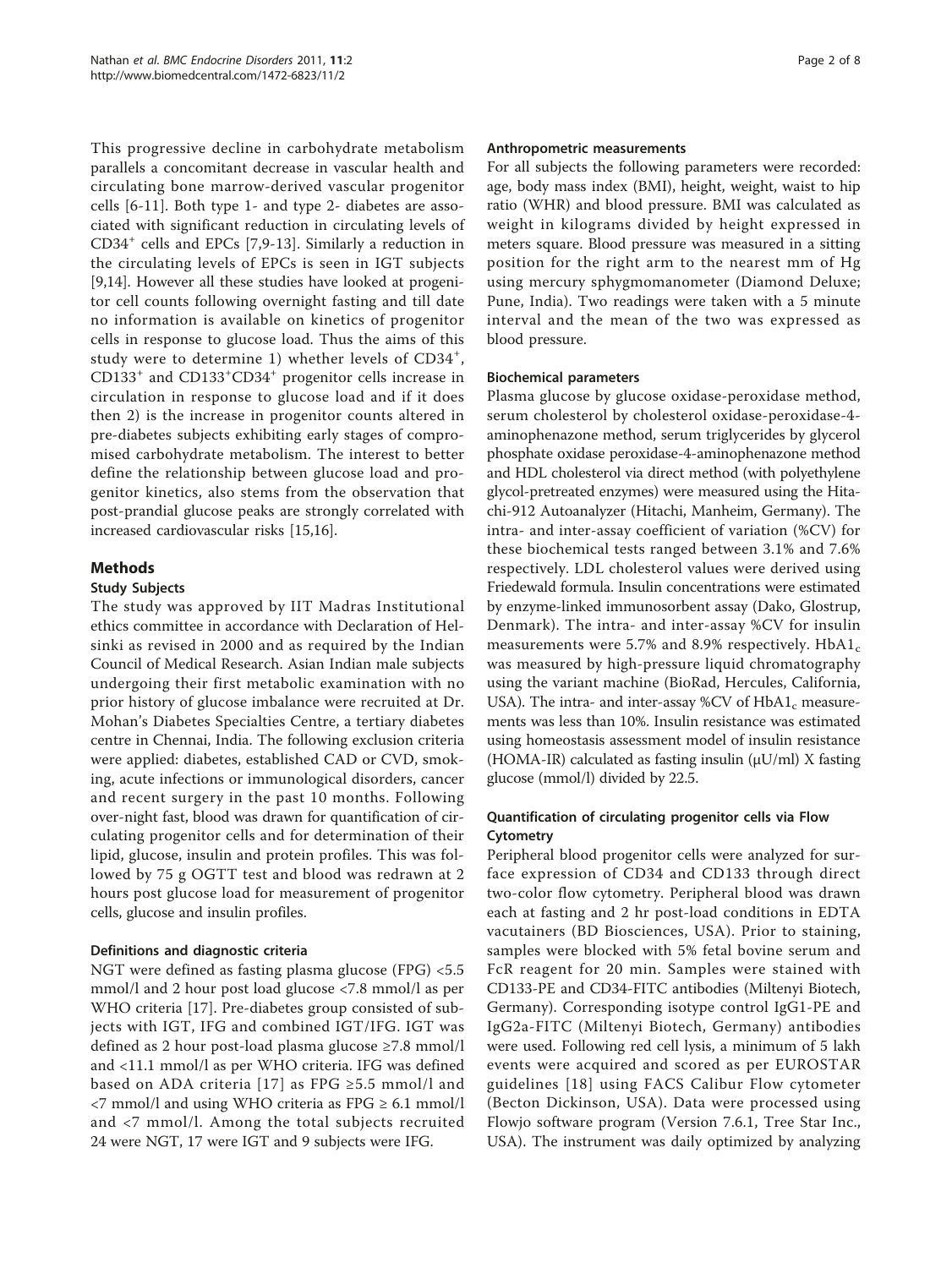the expression of peripheral blood leukocytes with anti-CD4 and anti-CD3 antibodies. The operator who acquired the FACS data was masked to the clinical status of the subjects. Following appropriate gating, CD34<sup>+</sup>, CD133<sup>+</sup> and CD133+ CD34<sup>+</sup> cells were enumerated from the lympho-monocyte fraction and cell numbers are represented as number of cells per million cytometric events.

# Statistical Analysis

Cell numbers are expressed as mean  $\pm$  s.e.m per  $10^6$ events. Normal distribution of the data was confirmed through Kolmogorov-Smirnov test. Skewed distributions were log transformed for statistical analysis. Comparisons between two groups and within groups were performed by the unpaired and paired Student's t test respectively for continuous variables. For nonparametric variables, Mann-Whitney's test and Wilcoxon matched pair test were employed. Correlation between cell counts and biochemical parameters were assessed with Spearman's Rank coefficient  $(\rho)$ . Statistical significance was accepted if the null hypothesis could be rejected at  $p < 0.05$ . All analyses were done using Windows - based SPSS statistical software (version15.0).

# Results

#### Characteristics of the study population

The morphometric, clinical and metabolic features of the study group are summarized in Table 1. None of the subjects were on medication at the time of recruitment and all provided written consent for the study. The pre-diabetes group had significantly higher body weight ( $p = 0.026$ ), higher BMI ( $p = 0.005$ ) and increased waist circumference ( $p = 0.032$ ). The WHR was also higher for the pre-diabetes group though the increase did not reach level of significance. Among the glucose and insulin profiles, the pre-diabetes group had higher levels of fasting glucose, fasting insulin, post load glucose and post load insulin. Also the pre-diabetes group had greater insulin resistance as measured by HOMA-IR ( $p = 0.0001$ ). The HbA<sub>1c</sub> levels were significantly higher in pre-diabetes group compared to the NGT group. There was a marginal increase in the neutrophil counts which was approaching significance while the lymphocytes were decreased in the pre-diabetes group (Table 2  $p = 0.063$ ). For the benefit of the readers the clinical profiles of IFG and IGT subjects within the pre-diabetes group are further listed in Table [3.](#page-3-0) As seen in Table [3](#page-3-0) the weight of IFG subjects was significantly higher than NGT. Both the IFG and IGT subjects were

#### Table 1 Anthropometric, clinical and biochemical characteristics of study subjects

| <b>Parameters</b>                    | <b>NGT</b>      | <b>Pre-diabetes</b> | p value |
|--------------------------------------|-----------------|---------------------|---------|
|                                      | $(n = 24)$      | $(n = 26)$          |         |
| Anthropometric measures              |                 |                     |         |
| Age (years)                          | $36 + 2$        | $39 \pm 2$          | 0.232   |
| Weight (Kg)                          | $69 \pm 2$      | $77 \pm 3*$         | 0.026   |
| Body Mass Index (kg/m <sup>2</sup> ) | $24.0 \pm 0.6$  | $26.5 \pm 0.6*$     | 0.005   |
| Waist Circumference (cm)             | $90.3 \pm 1.7$  | $98.3 \pm 3.1*$     | 0.032   |
| Waist - Hip Ratio                    | $0.96 \pm 0.01$ | $0.98 \pm 0.01$     | 0.070   |
| Systolic Blood Pressure (mmHg)       | $119.0 \pm 1.8$ | $122.8 \pm 2.6$     | 0.240   |
| Diastolic Blood Pressure (mmHg)      | $76.3 \pm 1.6$  | $76.6 \pm 1.9$      | 0.992   |
| Biochemical parameters               |                 |                     |         |
| <b>OGTT</b>                          |                 |                     |         |
| Fasting plasma glucose (mmol/l)      | $5.0 \pm 0.1$   | $5.7 \pm 0.1***$    | 0.0001  |
| 2Hr Post plasma glucose (mmol/l)     | $5.6 \pm 0.2$   | $8.1 \pm 0.3$ **    | 0.0001  |
| Glycated Hemoglobin [HbA1c] (%)      | $5.4 \pm 0.1$   | $5.8 \pm 0.1*$      | 0.0013  |
| Fasting Insulin (pmol/l)             | $49.8 \pm 5$    | $95.1 \pm 10***$    | 0.0002  |
| 2Hr post Insulin (pmol/l)            | $325.8 \pm 49$  | 780.0 ± 75**        | 0.0001  |
| <b>HOMA-IR</b>                       | $1.9 \pm 0.2$   | $4.0 \pm 0.4***$    | 0.0001  |
| Lipid profile                        |                 |                     |         |
| Total Cholesterol (mmol/l)           | $4.6 \pm 0.2$   | $4.9 \pm 0.2$       | 0.376   |
| Serum Triglycerides (mmol/l)         | $1.51 \pm 0.2$  | $1.9 \pm 0.2$       | 0.166   |
| HDL Cholesterol (mmol/l)             | $1.0 \pm 0.04$  | $0.9 \pm 0.04$      | 0.459   |
| LDL Cholesterol (mmol/l)             | $2.9 \pm 0.1$   | $3.0 \pm 0.2$       | 0.632   |
| VLDL Cholesterol (mmol/l)            | $0.7 \pm 0.1$   | $0.9 \pm 0.1$       | 0.163   |
| <b>Others</b>                        |                 |                     |         |
| Serum Creatinine (µmol/l)            | $79.6 \pm 1.8$  | $106.9 \pm 27.1$    | 0.364   |
| Hs-CRP (mg/l)                        | $2.5 \pm 0.5$   | $3.1 \pm 0.5$       | 0.341   |
| Microalbuminuria (µg/mg)             | $5.2 \pm 0.8$   | $7.6 \pm 1.5$       | 0.344   |

Values are expressed as mean  $\pm$  SEM. Hs - CRP indicates High sensitive C - reactive protein. Glycated Hemoglobin values are expressed in %.\*P < 0.05 and  $*$ <sup>+</sup> $P$  < 0.001.

#### Table 2 Hematology measurements of study subjects

| <b>Parameters</b>               | <b>NGT</b>      | Pre-diabetes   | p value |
|---------------------------------|-----------------|----------------|---------|
|                                 | $(n = 24)$      | $(n = 26)$     |         |
| WBC count $(10^9$ /l)           | $6.8 + 0.2$     | $7.0 + 0.3$    | 0.717   |
| Neutrophils (%)                 | $51.5 + 1.4$    | $54.8 + 1.6$   | 0.076   |
| Lymphocytes (%)                 | $35.5 + 1.3$    | $32.3 \pm 1.1$ | 0.063   |
| Monocytes (%)                   | $8.1 + 0.3$     | $7.6 + 0.3$    | 0.148   |
| Eosinophils (%)                 | $4.7 + 0.8$     | $5.1 + 0.7$    | 0.727   |
| Basophils (%)                   | $0.18 + 0.02$   | $0.25 + 0.04$  | 0.177   |
| RBC count (10 <sup>12</sup> /l) | $5.1 \pm 0.1$   | $5.2 + 0.1$    | 0.750   |
| Platelets $(10^9$ /l)           | $243.5 \pm 7.7$ | $747.8 + 10.7$ | 0.747   |
|                                 |                 |                |         |

Values are expressed as mean  $\pm$  SEM. Differential cell count values are expressed in %.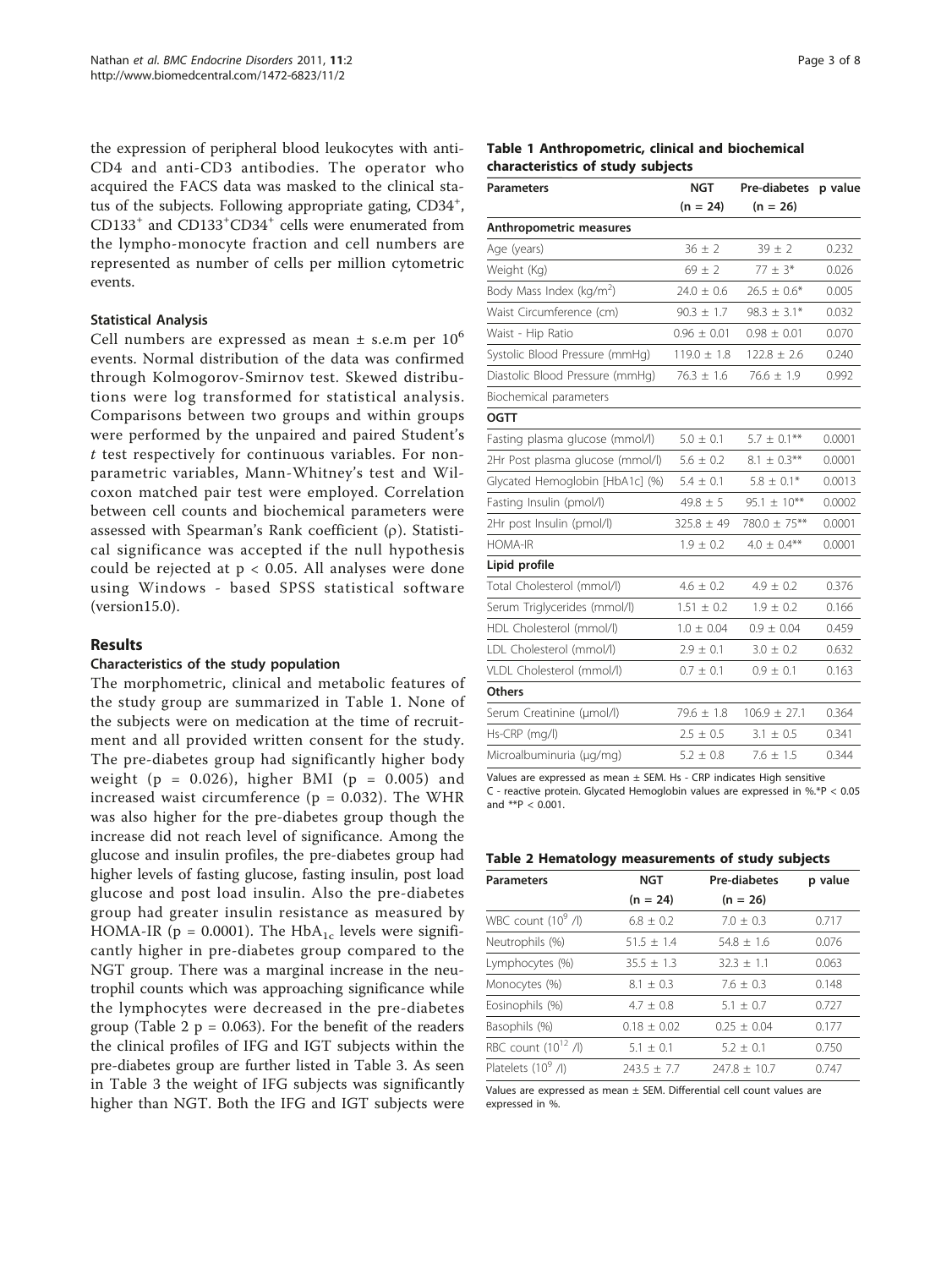<span id="page-3-0"></span>

|  |  |                                   | Table 3 Anthropometric, clinical and biochemical |
|--|--|-----------------------------------|--------------------------------------------------|
|  |  | characteristics of study subjects |                                                  |

| <b>Parameters</b>                   | <b>NGT</b>         | IFG                     | <b>IGT</b>                    |
|-------------------------------------|--------------------|-------------------------|-------------------------------|
|                                     | $(n = 24)$         | $(n = 09)$              | $(n = 17)$                    |
| Anthropometric measures             |                    |                         |                               |
| Age (years)                         | $36 + 2$           | $38 \pm 2$              | $40 + 2$                      |
| Weight (Kg)                         | $69 + 2$           | $82 \pm 4**$            | $74 \pm 3$                    |
| Body Mass Index ( $kg/m2$ )         | $24.0 \pm 0.6$     | $27.0 \pm 1.3*$         | $26.2 \pm 0.7$ *              |
| Waist Circumference (cm)            | $90.3 \pm 1.7$     | $97.0 \pm 2.2$ *        | $99.0 \pm 4.7$                |
| Waist - Hip Ratio                   | $0.96 \pm$<br>0.01 | $0.97 \pm 0.01$         | $0.98 \pm 0.01$               |
| Systolic Blood Pressure<br>(mmHq)   | 119.0 $\pm$<br>1.8 | $120.0 \pm 1.9$         | $124.3 \pm 3.8$               |
| Diastolic Blood Pressure<br>(mmHq)  | $76.3 \pm 1.6$     | $75.6 \pm 1.9$          | $77.1 \pm 2.7$                |
| <b>OGTT</b>                         |                    |                         |                               |
| Fasting plasma glucose<br>(mmol/l)  | $5.0 \pm 0.1$      | $5.7 \pm 0.1***$        | $5.7 \pm 0.2$ ***             |
| 2Hr Post plasma glucose<br>(mmol/l) | $5.6 \pm 0.2$      | $6.8 \pm 0.3$ **        | $8.8 \pm 0.2$ ***<br>##       |
| Glycated Hemoglobin [HbA1c]<br>(% ) | $5.4 \pm 0.1$      | $5.6 \pm 0.1$           | $5.9 \pm 0.1***$              |
| Fasting Insulin (pmol/l)            | $49.8 \pm 5$       | $93.7 \pm 19$ **        | $95.8 \pm 11***$              |
| 2Hr post Insulin (pmol/l)           | $325.8 \pm$<br>49  | 653.1 $\pm$<br>$121***$ | $1259 \pm$<br>231***          |
| <b>HOMA-IR</b>                      | $1.9 \pm 0.2$      | $3.9 \pm 0.8$ ***       | $4.0 \pm 0.5$ ***             |
| Lipid profile                       |                    |                         |                               |
| Total Cholesterol (mmol/l)          | $4.6 \pm 0.2$      | $4.8 \pm 0.4$           | $4.9 \pm 0.2$                 |
| Serum Triglycerides (mmol/l)        | $1.51 \pm 0.2$     | $2.1 \pm 0.4$           | $1.8 \pm 0.2$                 |
| HDL Cholesterol (mmol/l)            | $1.0 \pm 0.04$     | $1.0 \pm 0.09$          | $1.0 \pm 0.03$                |
| LDL Cholesterol (mmol/l)            | $2.9 \pm 0.1$      | $2.9 \pm 0.3$           | $3.1 \pm 0.2$                 |
| VLDL Cholesterol (mmol/l)           | $0.7 \pm 0.1$      | $0.9 \pm 0.2$           | $0.8 \pm 0.1$                 |
| <b>Others</b>                       |                    |                         |                               |
| Serum Creatinine (µmol/l)           | $76.6 \pm 2.3$     | $73.7 \pm 2.6$          | $124.5 \pm 41.2$ <sup>#</sup> |
| Hs-CRP (mg/l)                       | $2.5 \pm 0.5$      | $2.0 \pm 0.2$           | $3.7 \pm 0.6$                 |
| Microalbuminuria (µg/mg)            | $5.2 \pm 0.8$      | $4.2 \pm 0.6$           | $9.4 \pm 2.1$                 |
|                                     |                    |                         |                               |

Values are expressed as mean ± SEM. Hs - CRP indicates High sensitive C reactive protein. Glycated Hemoglobin values are expressed in %. \*P < 0.05, \*\*P < 0.001 &\*\*\* P < 0.0001 vs NGT and # P < 0.05 & ## P < 0.0001 vs IFG.

insulin resistant as measured via HOMA-IR and their glucose and insulin profiles were accordingly higher than the NGT group.

# Circulating progenitor cells in NGT versus Pre-diabetes group

Upon morphological gating of the lympho-monocyte fraction based on forward and side scatter, the CD34<sup>+</sup>, CD133<sup>+</sup> and CD133<sup>+</sup> CD34<sup>+</sup> cells were sorted following gating with appropriate fluorophore labeled corresponding isotype control antibodies (Figure [1](#page-4-0)). No differences were observed in the fasting levels of CD34<sup>+</sup> cells between NGT and pre-diabetes subjects  $(1401 \pm 417 \text{ vs } 1400 \text{ s})$   $1751 \pm 483$ , p = 0.589) or for CD133<sup>+</sup> cells  $(34 \pm 12 \text{ vs }$  $52 \pm 22$ , p = 0.874). Here the cell numbers are depicted for every one million cytometric events counted. Similarly no differences were seen in the circulation for fasting levels of CD133<sup>+</sup>CD34<sup>+</sup> cells between the two groups  $(347 \pm 114 \text{ vs } 295 \pm 69, p = 0.392 \text{ for } NGT \text{ ver-}$ sus pre-diabetes respectively).

However at 2 hour post glucose load there was almost a 3-fold increase in the CD34<sup>+</sup> cell count in the NGT group ( $p = 0.003$ ) which appeared to be attenuated in the pre-diabetes group with the p value approaching sig-nificance (refer to Figure [2A,](#page-5-0)  $p = 0.066$ ). No increase in the CD133<sup>+</sup> cells following glucose load was seen in either of the study groups (data not shown). Similarly a 2.5-fold increase was seen for CD133<sup>+</sup>CD34<sup>+</sup> cells in the NGT group ( $p = 0.019$ ) at 2 hours following 75 g glucose load, which was blocked in pre-diabetes group (Figure [2B](#page-5-0),  $p = 0.024$ ).

Furthermore when the pre-diabetes group was further split into IFG and IGT, the glucose mediated increase in CD34<sup>+</sup> and CD133<sup>+</sup> CD34<sup>+</sup> was significantly blocked for the IGT subjects (Figure [3](#page-5-0)). Intriguingly for the IFG group there appeared to be an increase in the fasting levels of CD34<sup>+</sup> cells compared to NGT (Figure [3A](#page-5-0)) but the p value did not reach significance ( $p = 0.133$ ). With regard to CD133<sup>+</sup>CD34<sup>+</sup> cells the fasting levels of these progenitor cells did not vary among the group though the glucose-load induced increase appeared blunted for IFG (Figure [3B](#page-5-0)). It should however be noted that these observations are made with limited number of volunteers subjected to a restricted OGTT analysis which scores cell numbers only at fasting and 2 hour post load stages. This hence warrants for a detailed analysis of progenitor cell kinetics every 30 minutes following glucose challenge in future studies.

#### Correlation Analysis

Spearman's Rank correlation analysis was performed to determine correlation between progenitor cell numbers and biochemical parameters. A positive correlation was observed between CD34<sup>+</sup> and CD133<sup>+</sup>CD34<sup>+</sup> cells both during fasting and 2 hour post glucose load. The Rho value for fasting cell counts was  $0.270$  (p = 0.058) while for 2 hour values the Rho between the two cell types was 0.361 ( $p = 0.01$ ). When fasting cell counts for CD34 were analyzed, no appreciable correlation was seen with fasting profiles of glucose or insulin, however fasting CD34<sup>+</sup> cells showed a near significant inverse correlation with cholesterol ( $\rho$  = -0.263, p = 0.064), LDL ( $\rho$  =  $-0.259$ , p = 0.070) and serum creatinine ( $\rho = -0.249$ , p = 0.084). The fasting cell counts for CD133<sup>+</sup>CD34<sup>+</sup> cells exhibit a near significant and significant positive correlation with fasting glucose ( $\rho = 0.245$ ,  $p = 0.086$ ) and post load glucose ( $\rho = 0.297$ ,  $p = 0.036$ ) respectively. Serum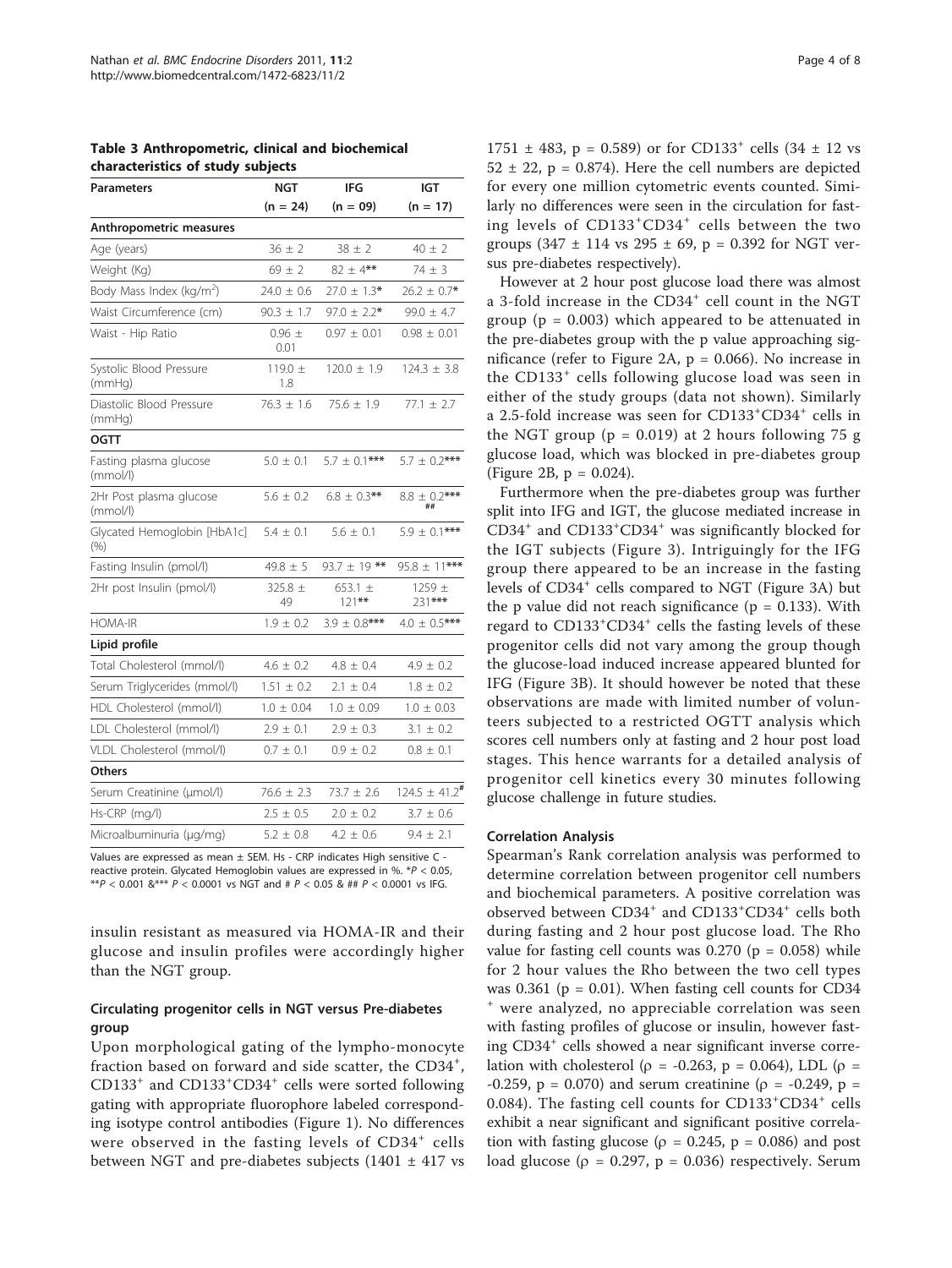<span id="page-4-0"></span>

creatinine levels exhibited inverse correlation with post glucose load cell counts of  $CD133^+CD34^+$  cells ( $\rho =$ -0.312,  $p = 0.023$ ). Intriguingly the CD34<sup>+</sup> cell counts following glucose load demonstrated inverse correlation with neutrophils, with  $\rho = -0.330$  ( $p = 0.019$ ).

#### **Discussion**

In the current study, we report a 2 to 3-fold increase in the circulating levels of CD34<sup>+</sup> and CD133<sup>+</sup>CD34<sup>+</sup> progenitor cells in healthy Asian Indian males in response to 75 g glucose load. This increase in progenitor cell counts is however attenuated in pre-diabetes subjects particularly IGT. To the best of our knowledge this is the first study to identify an increase in circulating progenitor cells in response to glucose load in healthy individuals and its attenuation in IGT. A positive correlation was seen between CD34<sup>+</sup> and CD133<sup>+</sup>CD34<sup>+</sup> cells both at fasting and post load stages, confirming a previous finding that double positive cells are a subset of the CD34<sup>+</sup> pool [\[19\]](#page-6-0). As previously reported we also observed an inverse correlation of fasting CD34<sup>+</sup> cell counts with cholesterol and LDL [[19](#page-6-0)], however the p values for these correlations did not reach significance possibly due to small sample size. Intriguingly the  $CD34<sup>+</sup>$  cell counts following glucose load showed inverse correlation with neutrophils  $(p = 0.019)$ . Additionally the post load CD133<sup>+</sup>CD34<sup>+</sup> counts were inversely correlated with serum creatinine.

Progenitor cells besides giving rise to EPCs can integrate into skeletal muscle, neurons or myo-endothelial cells [[1\]](#page-6-0). They exhibit better dispersion in host muscle tissue following cryo injury and can form capillary like structures [[20](#page-6-0)]. Similarly CD133<sup>+</sup>CD34<sup>+</sup> cells exhibit a strong correlation with degree of engraftment in multiple myeloma patients undergoing autologous

transplantation [\[21](#page-6-0)]. It is of interest that a recent study also claims that HSC transplantation imparts insulin independency in early type I diabetes patients [[22\]](#page-7-0). Although the knowledge about mobilization of various fractions of haematopoietic stem cells and the endogenous processes governing physiological organ recoveries mediated by them are scarce, it is tempting to speculate that increases in circulating progenitor cell counts in response to glucose load is possibly the body's precautionary response to protect various tissues and organs from glycemic insults. In the likelihood of this possibility the inverse correlation of CD133<sup>+</sup>CD34<sup>+</sup> cells ( $\rho$  =  $-0.312$ ,  $p = 0.023$ ) with serum creatinine is indeed interesting. However these findings need to be tested and characterized in experimental models of diabetes.

Unlike a recently published study by Fadini et.al. [[14\]](#page-6-0), we did not observe any variations in the fasting cell counts of CD34<sup>+</sup> progenitor cells between the two groups possibly due to small sample size. We however observed an attenuated response at 2 hours post glucose challenge for CD34<sup>+</sup> and CD133<sup>+</sup>CD34<sup>+</sup> cells in the pre-diabetes group compared to the NGT group. Although the mechanisms behind this blunted response and the functional consequences of this aberration are presently unknown it can be envisaged that hostile vascular environment in pre-diabetes either due to reactive oxygen species or inflammation may affect the mobilization of progenitor cells from bone marrow. It should be noted that pre-diabetes is associated with increased oxidative stress and circulatory pro-inflammatory cytokines [[15](#page-6-0),[23,24\]](#page-7-0). Given that the post glucose load-cell counts for CD34<sup>+</sup> inversely correlated with neutophil counts, it is likely that decrease in progenitor count is an effect of increased inflammatory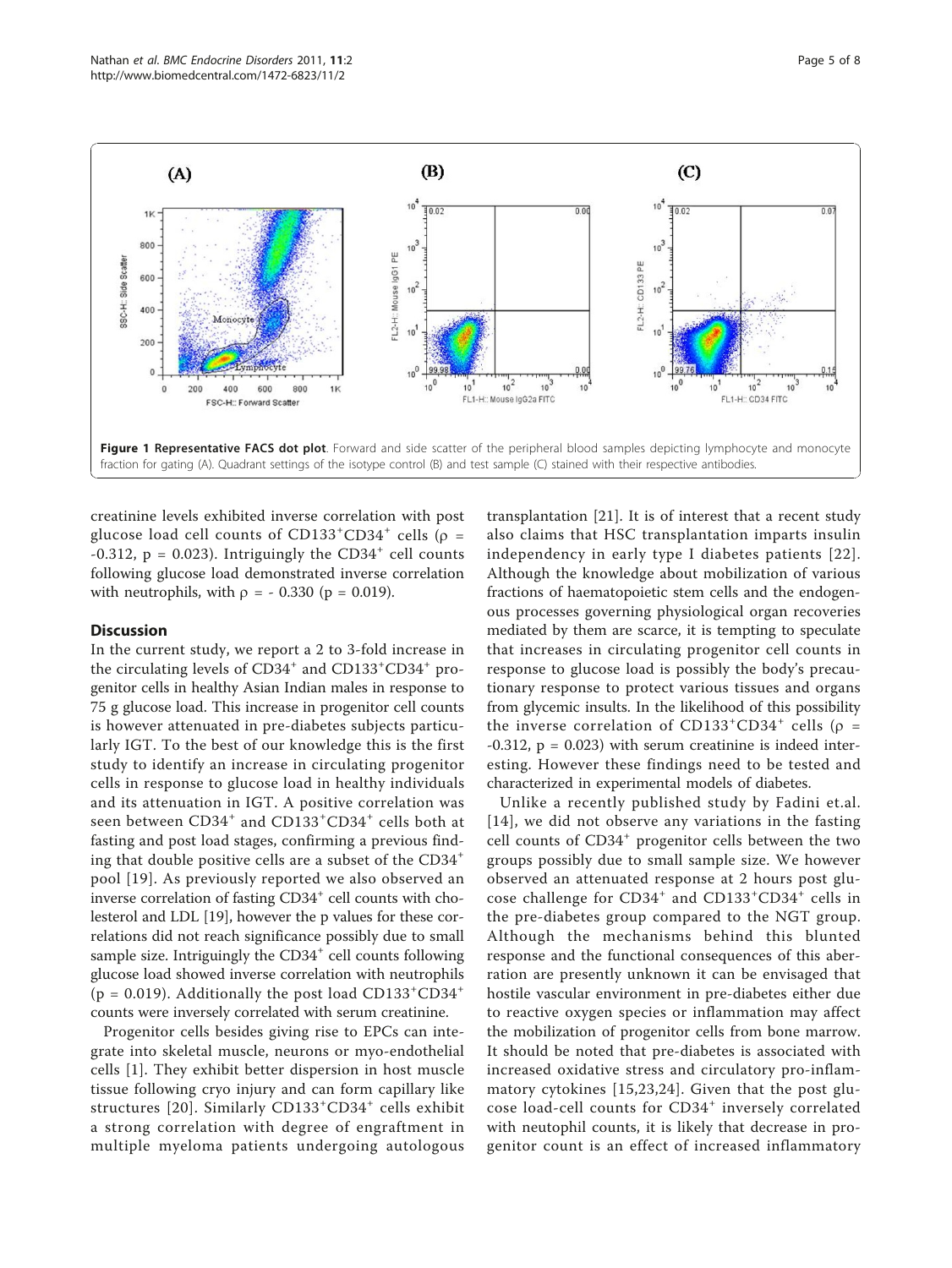<span id="page-5-0"></span>(A)





state. Since we did not assess the oxidative stress in these subjects, it is difficult at this stage to comment on the influence of reactive oxygen species on mobilization of progenitors from bone marrow in pre-diabetes subjects. Alternatively it is likely that reduction in post load progenitor cell counts in pre-diabetes subjects is due to accelerated progenitor cell senescence which unfortunately was not investigated in this study. Ageing is known to restrict the bone marrow reserve of progenitor cells and reduce circulating numbers of these cells [[25](#page-7-0),[26\]](#page-7-0). Hence this study was performed with age matched younger subjects. The other advantage of this study is the recruitment of drug naïve NGT and pre-diabetes subjects. Thus any compounding effects of either medication or age are minimized and the study provides a reasonable indication of



influence of glucose challenge on progenitor cell count. It is likely that blunted post load response of progenitor cells may precede the actual decrease seen under fasting conditions for these cells during the course of developing diabetes [[7,10](#page-6-0)], thereby suggesting that insults to vasculature and possibly other organs occur prior to the onset of overt diabetes diagnosed through fasting glucose levels [[27\]](#page-7-0). Finally whether similar progenitor dynamics with regard to post glucose challenge is seen in other populations prior to or during the onset of diabetes is currently unknown and this points to need for replication of the findings in other populations.

#### Limitations

There are certain limitations of the current study. For example due to small sample size certain observations did not reach levels of statistical significance. Similarly although in the IFG subjects there appears to be an increase in the fasting levels of  $CD34<sup>+</sup>$  cells as opposed to NGT, it fails to reach statistical significance. Additionally due to small sample size we could not perform sub-group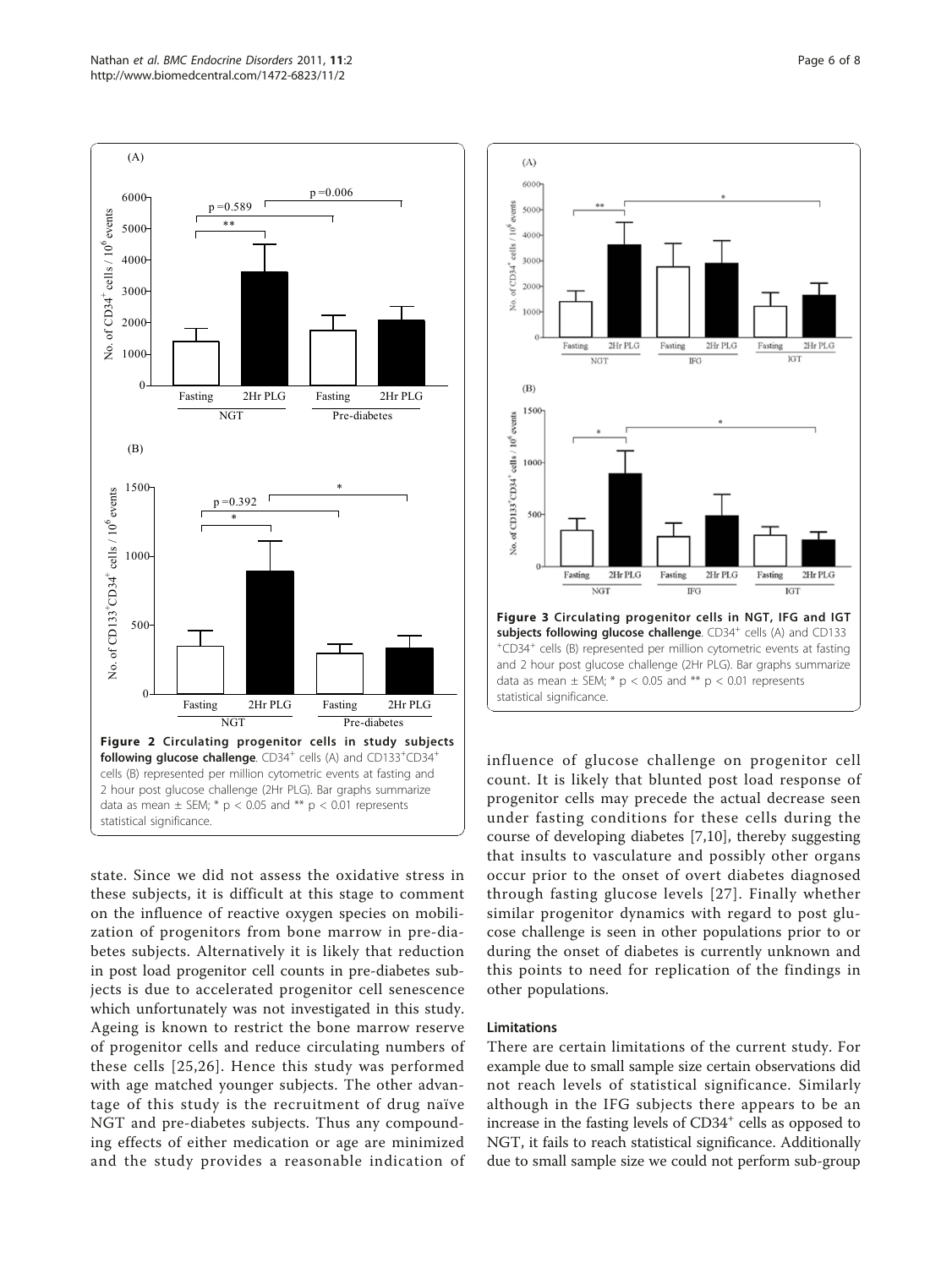<span id="page-6-0"></span>analysis and being observational in nature, the causative factors could not be determined. The other limitation of the study is a restricted OGTT analysis with measurement of glucose and insulin only at fasting and 2 hour post glucose challenge. A detailed analysis every 30 minutes would give a better perspective on progenitor cell kinetics as a function of metabolic parameters. Finally the study addresses the progenitor cell dynamics in Asian Indian male subjects, whether similar dynamics are seen in female subjects' remains to be seen.

# Conclusions

Glucose challenge increases circulating levels of CD34<sup>+</sup> and CD133<sup>+</sup>CD34<sup>+</sup> haematopoietic stem cells in healthy subjects which is compromised in subjects with IGT.

#### Abbreviations

OGTT: Oral Glucose Tolerance Test; IFG: Impaired fasting glucose; IGT: Impaired glucose tolerance; NGT: Normal glucose tolerance; HOMA-IR: Homeostasis model assessment of insulin resistance; EPC: Endothelial progenitor cell; HSC: Haematopoietic stem cell; CAD: Coronary artery disease; CVD: Cardiovascular disease; FACS: Fluorescence assisted cell sorting; BMI: Body mass index; WHR: Waist to hip ratio.

#### Acknowledgements

This work was supported by the Innovative Young Biotechnologist Award (IYBA) program of the Department of Biotechnology (DBT), Government of India awarded to Dr. Madhulika Dixit. Authors acknowledge Mrs. N. Alamelu, Proprietress, ANSI Techniques, Chennai, for extending her help in statistical analysis. Help rendered by Dr. V. Kumaraswamy, Director, Tuberculosis Research Center (TRC), Dr. M. Deepa and Dr. H. Ranjani of Dr. Mohan's Diabetes Specialties Centre and Madras Diabetes Research Foundation, Gopalapuram, Chennai is acknowledged.

#### Author details

<sup>1</sup> Laboratory of Vascular Biology, Department of Biotechnology, Indian Institute of Technology Madras (IIT Madras), Chennai, India. <sup>2</sup> Department of Diabetology, Madras Diabetes Research Foundation (MDRF) & Dr. Mohan's Diabetes Specialities Centre: WHO Collaborating Centre for Non-Communicable Diseases Prevention and Control and IDF Centre for Education, Gopalapuram, Chennai, India. <sup>3</sup>National Institutes of Health-International Center for Excellence in Research, Chennai, India and SAIC Frederick, Inc., NCI Frederick, Frederick, Maryland, USA.

#### Authors' contributions

AAN executed the study and analyzed data, VM screened patients and reviewed manuscript, SSB analyzed data and reviewed manuscript, SB analyzed data and MD planned the study, reviewed the data and wrote the manuscript. All authors have read and approved the final manuscript.

#### Competing interests

The authors declare that they have no competing interests.

#### Received: 12 November 2010 Accepted: 11 January 2011 Published: 11 January 2011

#### References

- Krause DS, Theise ND, Collector MI, Henegariu O, Hwang S, Gardner R, Neutzel S, Sharkis SJ: [Multi-organ, multi-lineage engraftment by a single](http://www.ncbi.nlm.nih.gov/pubmed/11348593?dopt=Abstract) [bone marrow-derived stem cell.](http://www.ncbi.nlm.nih.gov/pubmed/11348593?dopt=Abstract) Cell 2001, 105:369-377.
- Yeh ET, Zhang S, Wu HD, Korbling M, Willerson JT, Estrov Z: [Transdifferentiation of human peripheral blood CD34+-enriched cell](http://www.ncbi.nlm.nih.gov/pubmed/14568894?dopt=Abstract) [population into cardiomyocytes, endothelial cells, and smooth muscle](http://www.ncbi.nlm.nih.gov/pubmed/14568894?dopt=Abstract) [cells in vivo.](http://www.ncbi.nlm.nih.gov/pubmed/14568894?dopt=Abstract) Circulation 2003, 108:2070-2073.
- 3. Abrahamsen JF, Smaaland R, Sothern RB, Laerum OD: [Variation in cell yield](http://www.ncbi.nlm.nih.gov/pubmed/9451422?dopt=Abstract) [and proliferative activity of positive selected human CD34+ bone](http://www.ncbi.nlm.nih.gov/pubmed/9451422?dopt=Abstract) [marrow cells along the circadian time scale.](http://www.ncbi.nlm.nih.gov/pubmed/9451422?dopt=Abstract) Eur J Haematol 1998, 60:7-15.
- 4. Grundmann F, Scheid C, Braun D, Zobel C, Reuter H, Schwinger RH, Muller-Ehmsen J: [Differential increase of CD34, KDR/CD34, CD133/CD34 and](http://www.ncbi.nlm.nih.gov/pubmed/17676354?dopt=Abstract) [CD117/CD34 positive cells in peripheral blood of patients with acute](http://www.ncbi.nlm.nih.gov/pubmed/17676354?dopt=Abstract) [myocardial infarction.](http://www.ncbi.nlm.nih.gov/pubmed/17676354?dopt=Abstract) Clin Res Cardiol 2007, 96:621-627.
- 5. Fadini GP, de KS, Albiero M, Coracina A, Pagnin E, Baesso I, Cignarella A, Bolego C, Plebani M, Nardelli GB, Sartore S, Agostini C, Avogaro A: [Gender](http://www.ncbi.nlm.nih.gov/pubmed/18276910?dopt=Abstract) [differences in endothelial progenitor cells and cardiovascular risk profile:](http://www.ncbi.nlm.nih.gov/pubmed/18276910?dopt=Abstract) [the role of female estrogens.](http://www.ncbi.nlm.nih.gov/pubmed/18276910?dopt=Abstract) Arterioscler Thromb Vasc Biol 2008, 28:997-1004.
- 6. Almdal T, Scharling H, Jensen JS, Vestergaard H: [The independent effect of](http://www.ncbi.nlm.nih.gov/pubmed/15249351?dopt=Abstract) [type 2 diabetes mellitus on ischemic heart disease, stroke, and death: a](http://www.ncbi.nlm.nih.gov/pubmed/15249351?dopt=Abstract) [population-based study of 13,000 men and women with 20 years of](http://www.ncbi.nlm.nih.gov/pubmed/15249351?dopt=Abstract) [follow-up.](http://www.ncbi.nlm.nih.gov/pubmed/15249351?dopt=Abstract) Arch Intern Med 2004, 164:1422-1426.
- 7. Fadini GP, Sartore S, Albiero M, Baesso I, Murphy E, Menegolo M, Grego F, Vigili de KS, Tiengo A, Agostini C, Avogaro A: [Number and function of](http://www.ncbi.nlm.nih.gov/pubmed/16857948?dopt=Abstract) [endothelial progenitor cells as a marker of severity for diabetic](http://www.ncbi.nlm.nih.gov/pubmed/16857948?dopt=Abstract) [vasculopathy.](http://www.ncbi.nlm.nih.gov/pubmed/16857948?dopt=Abstract) Arterioscler Thromb Vasc Biol 2006, 26:2140-2146.
- 8. Fadini GP, Agostini C, Sartore S, Avogaro A: [Endothelial progenitor cells in](http://www.ncbi.nlm.nih.gov/pubmed/17493626?dopt=Abstract) [the natural history of atherosclerosis.](http://www.ncbi.nlm.nih.gov/pubmed/17493626?dopt=Abstract) Atherosclerosis 2007, 194:46-54.
- 9. Fadini GP, Boscaro E, de KS, Agostini C, Seeger F, Dimmeler S, Zeiher A, Tiengo A, Avogaro A: [Time course and mechanisms of circulating](http://www.ncbi.nlm.nih.gov/pubmed/20150295?dopt=Abstract) [progenitor cell reduction in the natural history of type 2 diabetes.](http://www.ncbi.nlm.nih.gov/pubmed/20150295?dopt=Abstract) Diabetes Care 2010, 33:1097-1102.
- 10. Jung C, Rafnsson A, Shemyakin A, Bohm F, Pernow J: [Different](http://www.ncbi.nlm.nih.gov/pubmed/19398138?dopt=Abstract) [subpopulations of endothelial progenitor cells and circulating apoptotic](http://www.ncbi.nlm.nih.gov/pubmed/19398138?dopt=Abstract) [progenitor cells in patients with vascular disease and diabetes.](http://www.ncbi.nlm.nih.gov/pubmed/19398138?dopt=Abstract) Int J Cardiol 2010, 143:368-372.
- 11. Murphy C, Kanaganayagam GS, Jiang B, Chowienczyk PJ, Zbinden R, Saha M, Rahman S, Shah AM, Marber MS, Kearney MT: [Vascular](http://www.ncbi.nlm.nih.gov/pubmed/17255539?dopt=Abstract) [dysfunction and reduced circulating endothelial progenitor cells in](http://www.ncbi.nlm.nih.gov/pubmed/17255539?dopt=Abstract) [young healthy UK South Asian men.](http://www.ncbi.nlm.nih.gov/pubmed/17255539?dopt=Abstract) Arterioscler Thromb Vasc Biol 2007, 27:936-942.
- 12. Dessapt C, Karalliedde J, Hernandez-Fuentes M, Martin PP, Maltese G, Dattani N, Atkar R, Viberti G, Gnudi L: [Circulating vascular progenitor cells](http://www.ncbi.nlm.nih.gov/pubmed/20067966?dopt=Abstract) [in patients with type 1 diabetes and microalbuminuria.](http://www.ncbi.nlm.nih.gov/pubmed/20067966?dopt=Abstract) Diabetes Care 2010, 33:875-877.
- 13. Fadini GP, Miorin M, Facco M, Bonamico S, Baesso I, Grego F, Menegolo M, de Kreutzenberg SV, Tiengo A, Agostini C, Avogaro A: [Circulating](http://www.ncbi.nlm.nih.gov/pubmed/15862417?dopt=Abstract) [endothelial progenitor cells are reduced in peripheral vascular](http://www.ncbi.nlm.nih.gov/pubmed/15862417?dopt=Abstract) [complications of type 2 diabetes mellitus.](http://www.ncbi.nlm.nih.gov/pubmed/15862417?dopt=Abstract) J Am Coll Cardiol 2005, 45:1449-1457.
- 14. Fadini GP, Pucci L, Vanacore R, Baesso I, Penno G, Balbarini A, Di SR, Miccoli R, de KS, Coracina A, Tiengo A, Agostini C, Del PS, Avogaro A: Glucose [tolerance is negatively associated with circulating progenitor](http://www.ncbi.nlm.nih.gov/pubmed/17579827?dopt=Abstract) [cell levels.](http://www.ncbi.nlm.nih.gov/pubmed/17579827?dopt=Abstract) Diabetologia 2007, 50:2156-2163.
- 15. Bonora E: [Postprandial peaks as a risk factor for cardiovascular disease:](http://www.ncbi.nlm.nih.gov/pubmed/12166607?dopt=Abstract) [epidemiological perspectives.](http://www.ncbi.nlm.nih.gov/pubmed/12166607?dopt=Abstract) Int J Clin Pract Suppl 2002, 5-11.
- 16. Meigs JB, Nathan DM, D'Agostino RB, Wilson PW: [Fasting and](http://www.ncbi.nlm.nih.gov/pubmed/12351489?dopt=Abstract) [postchallenge glycemia and cardiovascular disease risk: the Framingham](http://www.ncbi.nlm.nih.gov/pubmed/12351489?dopt=Abstract) [Offspring Study.](http://www.ncbi.nlm.nih.gov/pubmed/12351489?dopt=Abstract) Diabetes Care 2002, 25:1845-1850.
- 17. Glucose tolerance and mortality: comparison of WHO and American Diabetes Association diagnostic criteria. The DECODE study group. European Diabetes Epidemiology Group. Diabetes Epidemiology: Collaborative analysis Of Diagnostic criteria in Europe. Lancet 1999, 354:617-621.
- 18. Distler JH, Allanore Y, Avouac J, Giacomelli R, Guiducci S, Moritz F, Akhmetshina A, Walker UA, Gabrielli A, Muller-Ladner U, Tyndall A, Matucci-Cerinic M, Distler O: [EULAR Scleroderma Trials and Research group](http://www.ncbi.nlm.nih.gov/pubmed/18653485?dopt=Abstract) [statement and recommendations on endothelial precursor cells.](http://www.ncbi.nlm.nih.gov/pubmed/18653485?dopt=Abstract) Ann Rheum Dis 2009, 68:163-168.
- 19. Fadini GP, de Kreutzenberg SV, Coracina A, Baesso I, Agostini C, Tiengo A, Avogaro A: [Circulating CD34+ cells, metabolic syndrome, and](http://www.ncbi.nlm.nih.gov/pubmed/16912055?dopt=Abstract) [cardiovascular risk.](http://www.ncbi.nlm.nih.gov/pubmed/16912055?dopt=Abstract) Eur Heart J 2006, 27:2247-2255.
- 20. Burt RK, Loh Y, Pearce W, Beohar N, Barr WG, Craig R, Wen Y, Rapp JA, Kessler J: [Clinical applications of blood-derived and marrow-derived stem](http://www.ncbi.nlm.nih.gov/pubmed/18314435?dopt=Abstract) [cells for nonmalignant diseases.](http://www.ncbi.nlm.nih.gov/pubmed/18314435?dopt=Abstract) JAMA 2008, 299:925-936.
- 21. Hicks C, Wong R, Manoharan A, Kwan YL: [Viable CD34+/CD133+ blood](http://www.ncbi.nlm.nih.gov/pubmed/17492259?dopt=Abstract) [progenitor cell dose as a predictor of haematopoietic engraftment in](http://www.ncbi.nlm.nih.gov/pubmed/17492259?dopt=Abstract)